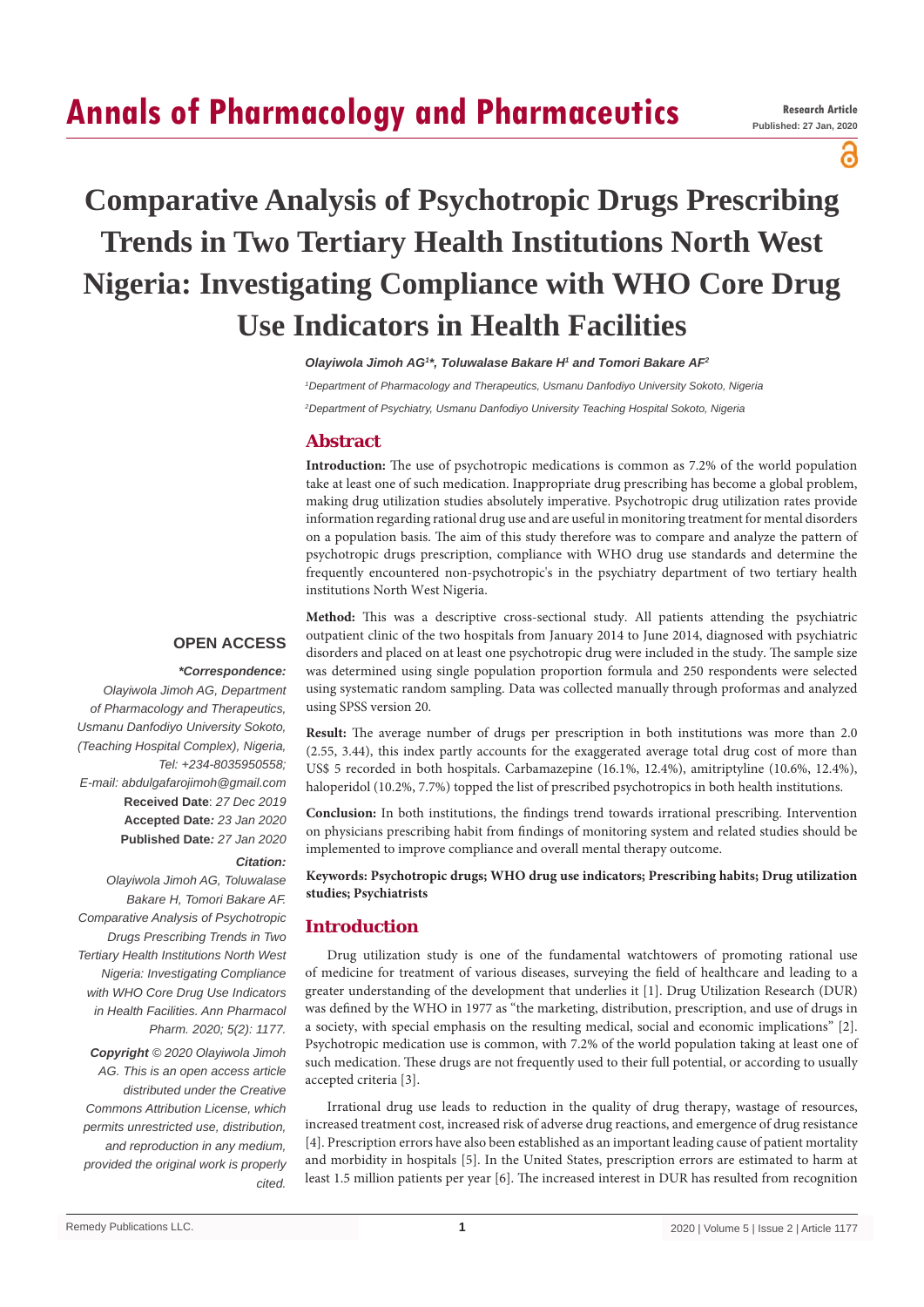**Table 1:** Finding from WHO core drug use indicators in both health institutions.

| WHO core drug use indicators                                                  | <b>FNPHK</b> | <b>UDUTH</b> | <b>WHO</b> standard |
|-------------------------------------------------------------------------------|--------------|--------------|---------------------|
| <b>Prescribing indicators</b>                                                 |              |              |                     |
| • Average number of drugs per prescription                                    | 2.55%        | 3.44         | $1.8 - 2.0$         |
| • Percentage of drugs prescribed by generic name                              | 42.80%       | 68.86%       | 100%                |
| • Percentage of encounters with an antibiotic prescribed                      | 1%           | 6%           | 20% to 26.8%        |
| • Percentage of encounters with an injection prescribed                       | 8%           | 14%          | 13.4% to 24.1%      |
| • Percentage of drugs prescribed from national essential drug list            | 80.90%       | 66.20%       | 100%                |
| <b>Patient care indicators</b>                                                |              |              |                     |
| • Average consultation time (minutes)                                         | 8.1 min      | 20.12 min    | 30 min to 45 min    |
| • Average dispensing time (seconds)                                           | 720 sec      | 820 sec      | 180 <sub>sec</sub>  |
| • Percentage of drugs actually dispensed                                      | 99.60%       | 40.20%       | 100%                |
| • Percentage of patients' knowledge on correct drug dosage                    | 65.50%       | 70%          | 100%                |
| <b>Facility indicators</b>                                                    |              |              |                     |
| • Availability of essential medicine list to practitioners                    | 0%           | 0%           | 100%                |
| • Availability of standard treatment guidelines                               | 0%           | 0%           | 100%                |
| • Availability of key drugs                                                   | 100%         | 42%          | 100%                |
| Complementary drug use indicators                                             |              |              |                     |
| • Average drug cost per encounter                                             | N 1158.97    | N 3607.2     |                     |
| • Percentage of drug cost spent on antibiotics                                | 0.60%        | 5.94%        |                     |
| • Percentage of drug cost spent on injections                                 | 5.50%        | 9.90%        |                     |
| • Percentage of prescriptions in accordance with standard treatment guideline | 86.90%       | 100%         |                     |
| • Percentage of patients satisfied with the care they received                | 65.40%       | 66%          |                     |

of the virtual explosion in the marketing of new drugs, the wide variations in the patterns of drug prescribing and consumption, and the increasing concern about the cost of drugs [7].

The average number of drugs per prescription in an audit is an important index of the scope for review and intervention in prescribing practices. This is especially important in psychiatry as studies have shown that polypharmacy which increases the risk of drug interactions and errors of prescribing was common, and psychotherapeutic drugs have been over-prescribed and misused [8]. Rational Use of Drug (RUD) requires that patients acquire medications appropriate to their clinical needs, in doses that meet their own requirements, for an adequate period of time, and at lowest cost to them and their community [9].

A typical drug evaluation process aimed at encouragement of optimal drug use and the provision of high-quality drug therapy as cost-effectively as possible generally entails an in-depth analysis of a specific therapeutic group or groups [10]. The outcomes of these assessments often lead to improvements in cost-effective prescribing and better utilization of limited resources [11]. The aim of this study was therefore to compare and analyze the pattern of psychotropic drugs prescription & utilization in the psychiatric outpatient department of two tertiary health institutions North West Nigeria & assess compliance with WHO core drug use indicators in health facilities with a view to improving patient safety and the quality of medication use.

# **Methodology**

The study was carried out in Sokoto, a cosmopolitan state North West Nigeria with high socio-economic disparity, at the psychiatric outpatient department of Usmanu Danfodiyo University Teaching

Hospital (UDUTH) & Federal Neuro-Psychiatric Hospital (FNPHK). It was a descriptive cross-sectional study conducted as a prospective assessment from January 2014 to June 2014. All patients attending the psychiatric outpatient clinic of the hospitals from January 2014 to June 2014, diagnosed with psychiatric or adjustment disorders and placed on at least one psychotropic drug were included in the study. All psychiatric in-patients were excluded from the study. Sample size for the study was calculated using the formula for descriptive study for populations less than 10,000 [12].

Sample size  $N = (z^2 \text{ Pq})z$ =the SD set at 1.96 which corresponds to the 95% confidence level:

- $p=$  prevalence rate which is 0.1
- $q=1-p$

 $d=$  permissible error/degree of accuracy required, 0.04 N=  $[1.96^2 \times 0.1 \times (1 - 0.1)]/0.04^2 = 250$ 

This was divided into a corresponding ratio which was a function of the average number of patients Psychiatrists see daily in both hospitals. In UDUTH, psychiatrists consult an average of 20 patients daily and 80 in FNPHK. A systematic random sampling technique was used in selecting participants.

Thus, 20:80=1:4

A total of 250 data were collected in the ratio;  $1/5 \times 250 = 50$  (from UDUTH) and  $4/5 \times 250 = 200$  (from FNPHK).

Data collection was manual; the study evaluated primary and secondary data. Prescription details and WHO core drug use indicators for health facilities were assessed and recorded. The secondary data was entered into a pre-designed proforma while the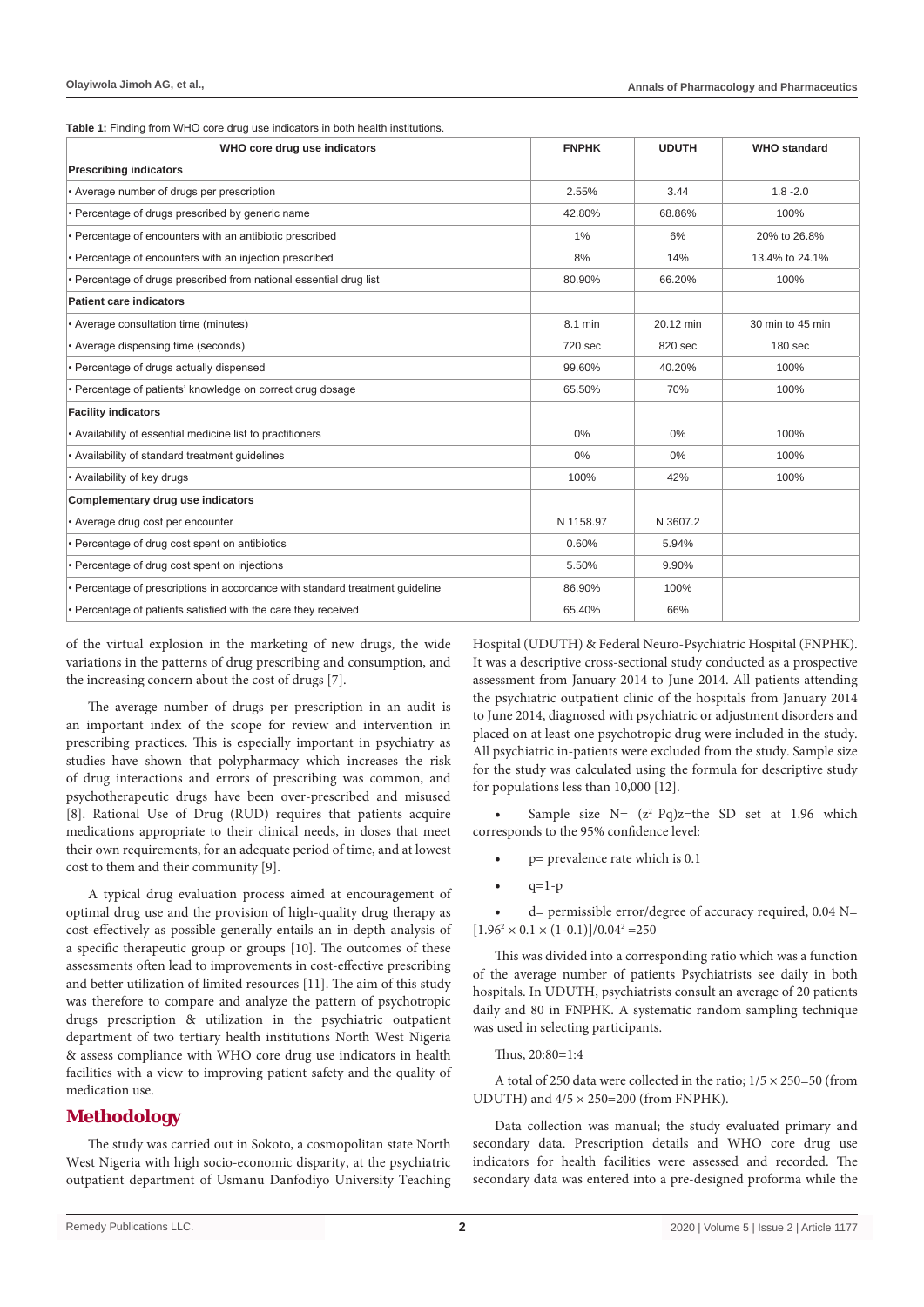primary data was obtained from alternate consulting rooms through patient/patient's relative interaction, reviewing prescriptions and observing dispensers in order to evaluate patient care services. The core drug use indicators were evaluated using the standard prescribed formulas. The 17 points proforma is a scale validated by WHO is divided into 4 sections centered on: Prescribing, patient care, facility and complementary drug use indicators. Data obtained was entered into excel spreadsheets and analyzed using IBM SPSS version 20.0. It was then subjected to analysis for assessment of the descriptive statistics of: WHO-INRUD drug use indicators, prescribing errors and pattern of psychotropic drug utilization.

# **Result**

Overall, a total of 250 participants were deployed for the study making the response rate 100%.

#### **WHO core drug use indicators**

In FNPHK the average number of drugs per prescription was 2.55 with an average total cost of N1158.97. Eight percent of injections were prescribed and these constituted majority of the cost. 42.8% of medications were prescribed by generic name and the average consultation time was 8.1 min. In UDUTH an average of 3.44 drugs per respondents' prescription was obtained with an average total drug cost of N3607.2. With an average consultation time of 20.12 min, the percentage encounter of antibiotics was 14% and 68.86% of the drugs were prescribed using generic names. Other indicators investigated are shown (Table 1).

#### **Pattern of psychotropic drugs prescription and relevant non-psychotropics**

The 200 prescription from FNPHK contained a total of 509 drugs with an upper limit of 6 drugs per prescription. Widely prescribed psychotropics were carbamazepine 16.1%, amitriptyline 10.6% and haloperidol 10.2% while benzhexol 15.5%, folic acid 11.6% and vitamin B 6.1% were the top prescribed non-psychotropic's as adjuncts to therapy. The findings at UDUTH followed a similar trend where the 50 prescriptions contained 169 drugs and 6 drugs per prescription being the maximum. Psychotropic's most encountered were carbamazepine and amitriptyline 12.4% each and haloperidol 7.7% while benzhexol 16.6%, vitamin B 11.8% and folic acid 8.9% for non-psychotropic's. Frequency of other psychotropic's and nonpsychotropic are indicated (Table 2). Anti-psychotics and Antidepressants were the most encountered class of psychotropics in both hospitals (Table 3).

# **Discussion**

It is important to understand the choices that people make for treating mental illnesses to ensure proper utilization of available mental health services, and better management and control of mental disorders.

#### **Prescription pattern analysis as per WHO drug use indicators**

**Prescribing indicators:** The average number of drugs per prescription recorded in FNPHK (2.55) is comparable with results of Jordan (2.3), Brazil (2.4), and India (2.32) [13]. While the value obtained in UDUTH (3.44) is similar to previous study conducted in Nigeria (3.8) and Nepal (2.91) [14]. The variation in results could be due to difference in characteristics of health care delivery system, socioeconomic profile, morbidity and mortality characteristics in the population. Since WHO has recommended that average number of **Table 2:** Prescribing frequency of psychotropic's and non-psychotropic's in both institutions.

| <b>DRUG</b>      | <b>FNPHK Frequency (%)</b> | <b>UDUTH Frequency (%)</b> |
|------------------|----------------------------|----------------------------|
| Amitriptyline    | 54 (10.6%)                 | 21 (12.4%)                 |
| Amlodipine       |                            | $2(1.2\%)$                 |
| Augmentin        | $1(0.2\%)$                 |                            |
| Benzhexol        | 79 (15.5%)                 | 28 (16.6%)                 |
| Carbamazepine    | 82 (16.1%)                 | 21 (12.4%)                 |
| Chlorpromazine   | 11 (2.2%)                  | $7(4.1\%)$                 |
| Ciprofloxacin    |                            | $3(1.8\%)$                 |
| Coartem          | $4(0.8\%)$                 | $3(1.8\%)$                 |
| Cognitol         | $6(1.2\%)$                 |                            |
| Diazepam         | $1(0.2\%)$                 |                            |
| Esomeprazole     | $1(0.2\%)$                 |                            |
| Flagyl           | $1(0.2\%)$                 |                            |
| Fluoxetine       | $4(0.8\%)$                 | $5(3.0\%)$                 |
| Flupentixol      | $1(0.2\%)$                 |                            |
| Fluphenazine     | 22 (4.3%)                  | $4(2.4\%)$                 |
| Folic acid       | 59 (11.6%)                 | 15 (8.9%)                  |
| Gestid           | $1(0.2\%)$                 |                            |
| Haloperidol      | 52 (10.2%)                 | 13 (7.7%)                  |
| Ibuprofen        | $2(0.4\%)$                 |                            |
| Imipramine       | $4(0.8\%)$                 | $2(1.2\%)$                 |
| Iron             |                            | $1(0.6\%)$                 |
| Moduretic        | $1(0.2\%)$                 | $4(2.4\%)$                 |
| Multivite        | $1(0.2\%)$                 |                            |
| Neurovite        | $9(1.8\%)$                 |                            |
| Nifedipine       | $1(0.2\%)$                 | $1(0.6\%)$                 |
| Olanzapine       | 10 (2.0%)                  | $2(1.2\%)$                 |
| Paracetamol      | $3(0.6\%)$                 |                            |
| Paroxetine       |                            | $1(0.6\%)$                 |
| Piriton          | $1(0.2\%)$                 |                            |
| Phenobarbitone   | $2(0.4\%)$                 |                            |
| Propranolol      | 20 (3.9%)                  | $9(5.3\%)$                 |
| Risperidone      | $5(1.0\%)$                 | 3(1.8)                     |
| Sodium valporate | 10 (2.0%)                  |                            |
| Trifluphenazine  | 29 (5.7%)                  |                            |
| Vitamin B        | $31(6.1\%)$                | 20 (11.8%)                 |
| Vitamin C        |                            | $4(2.4\%)$                 |
| Vitamin E        | $1(0.2\%)$                 |                            |
| Total            | 509 (100%)                 | 50 (100%)                  |

drugs per prescription should be 2.0, the results of this study reflects polypharmacy which may lead to adverse drug reactions, decrease adherence to drug regimens, drug interactions, under-use of effective treatments, medication errors and unnecessary drug expenses [15]. The percentage of prescriptions with injections FNPHK (8%) and UDUTH (14%), are higher than studies in Nepal (3.1%, 5.2%), and India (0%), and similar to studies in Brazil (8.3%, 13.6%) [16- 18]. Concerns about the adverse effects and cost-effectiveness of parenteral routes of drug administration, are probably the reason for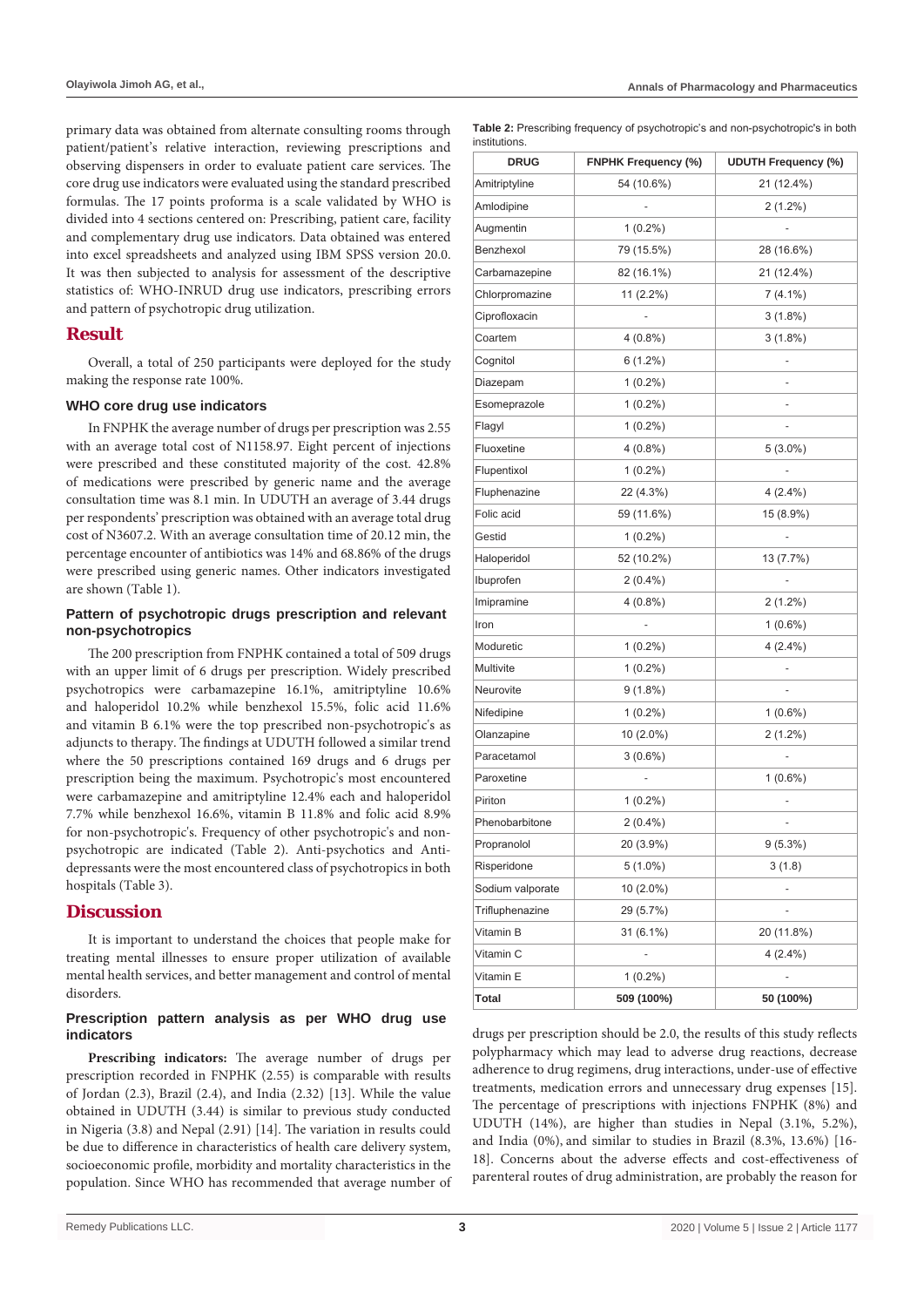| Psychotropic's                 |             | FNPHK Frequency (%) UDUTH Frequency (%) |  |  |  |
|--------------------------------|-------------|-----------------------------------------|--|--|--|
| Antidepressants                | 62 (12.2%)  | 24 (14.2%)                              |  |  |  |
| Antipsychotics                 | 130 (25.5%) | 34 (20.1%)                              |  |  |  |
| Anxiolytics                    | $3(0.6\%)$  | 21(12.4)                                |  |  |  |
| Mood stabilizers               | 92 (18.1%)  |                                         |  |  |  |
| Non-psychotropic's             |             |                                         |  |  |  |
| Anticholinergics               | 79 (15.5%)  | 28 (16.6%)                              |  |  |  |
| Multivitamins &<br>supplements | 107 (21%)   | 40 (23.7%)                              |  |  |  |
| Antihypertensives              | 22 (4.3%)   | 16 (9.5%)                               |  |  |  |
| Antiulcers                     | $2(0.4\%)$  |                                         |  |  |  |
| Antibiotics                    | $2(0.4\%)$  | $3(1.8\%)$                              |  |  |  |
| Analgesics                     | 5(1%)       |                                         |  |  |  |
| Antihistamines                 | $1(0.2\%)$  |                                         |  |  |  |
| Antimalarials                  | $4(0.8\%)$  | $3(1.8\%)$                              |  |  |  |
| Total                          | 509 (100%)  | 169 (100%)                              |  |  |  |

**Table 3:** Therapeutic classification of Psychotropic's and Non-Psychotropic's encountered.

the low utilization of depot injection formulation in the psychiatry outpatient departments. The rate of generic prescription was poor in this study. The use of generic names is recommended by WHO and regarded as an important factor for promoting RUD as it contributes to cost reduction. The primary purpose of adherence to essential medicine list is to promote rational use of medicines considering the three important aspects: cost, safety and efficacy [19].

**Patient care indicators:** The average dispensing time recorded was 720 and 820 sec respectively in FNPHK and UDUTH, this is higher than what is obtainable in all other previous studies; 52 sec Nepal, India 14.1 sec, Brazil 18.4 sec and Bangladesh 23 sec [20]. WHO recommends that the pharmacist should spend at least 180 sec in orienting each patient about the dosage regimen, any side effect of drug therapy and precautions to be taken after appropriate labeling of envelope [18]. The average consultation time was 8.1 min in UDUTH, this is lower than the 30 min to 45 min recommended to allow psychiatrists make medication adjustments, review potential medication interactions, consider impact of other medical disorders on patient's mental and emotional functioning, and counsel patients regarding changes they might make to facilitate healing and remission of symptoms such as exercise, cognitive therapy techniques, sleep hygiene.

**Complementary drug use indicators:** The average total cost per prescription N1158.97 (US\$ 7.11) in FNPHK and N3607.2 (US\$ 22.13) in UDUTH was higher than in Nepal (US\$ 3.73), India (US\$ 3.14) [13], and Pakistan (US\$ 2.26) [16,21]. Increase in drug cost can result from low generic or higher brand prescribing and higher average number of drugs per prescription. Although, research has been undertaken on medicine prices, so far there has been insufficient progress in improving medicine affordability and availability for individual patients in many countries. The cost of a prescription is an important variable in determining compliance especially in a developing country like Nigeria. Compliance must be taken into account in the interpretation of results of a given treatment especially in psychiatry because of the long duration of treatment and the high level of non-compliance [22].

**Commonly prescribed psychotropic and non-psychotropic** 

**drugs:** We found the widely prescribed drugs in both hospitals to be the same in this study, although in slightly different order and to varying degrees. In FNPHK it was predominantly carbamazepine 13.6%, haloperidol 9.4% and amitriptyline 7.2%, while UDUTH recorded carbamazepine 15.6%, amitriptyline 12% & haloperidol 7.8%. In a similar study in India carbamazepine (17.2%) and amitriptyline (34.9%) topped the list. Tricyclic antidepressants remain the most frequently prescribed class of antidepressants and this is in consonance with other studies [23].

Non-psychotropic drug followed the same trend in both Hospitals. In FNPHK we had benzhexol (15.3%), Folic acid (11.59%), Vitamin B complex (5.89%), while for UDUTH it was benzhexol (5.5%), Vitamin B complex (3.54%) and Folic acid (2.95%). Although to a higher degree, this was obtainable in other studies and may be as a result of the role they play as adjuncts in psychiatric therapy one of which is curtailing extrapyramidal side effects of psychotropics. As far as drug utilization is concerned, unlike ours which encountered 6 drugs per prescription in both facilities, no previous study we could lay our hands on had a prescription with more than 5 drugs.

#### **Conclusion**

In both institutions, findings of this study show trends towards irrational prescribing having recorded an average number of drugs per prescription significantly higher than recommended by WHO and generic prescribing remarkably lower than the set standard. However, minimal antibiotics encounter is in line with WHO's postulate for countries where infectious diseases are endemic, and this could positively imply increased compliance, decreased drug resistance and adverse reactions and improved pharmacoeconomics.

## **Acknowledgement**

The authors express profound gratitude to the respondents, psychiatrists and ethical committee of Federal Neuropsychiatry Hospital Kware and Usmanu Danfodiyo University Teaching Hospital.

#### **References**

- 1. WHO [International Working Group for Drug Statistics Methodology.](https://apps.who.int/medicinedocs/pdf/s4876e/s4876e.pdf)  [Introduction to drug utilization research. Geneva: WHO Collaborating](https://apps.who.int/medicinedocs/pdf/s4876e/s4876e.pdf)  [Centre for Drug Utilization Research and Clinical Pharmacology; 2003.](https://apps.who.int/medicinedocs/pdf/s4876e/s4876e.pdf)
- 2. [Wit](https://apps.who.int/medicinedocs/pdf/s4876e/s4876e.pdf)t[chen HU. Generalized anxiety disorder: prevalence, burden, and cost](https://www.ncbi.nlm.nih.gov/pubmed/12497648)  [to society. Depress Anxiety. 2002;16\(4\):162-71.](https://www.ncbi.nlm.nih.gov/pubmed/12497648)
- 3. [McL](https://www.ncbi.nlm.nih.gov/pubmed/12497648)[achlan G. A Question of Quality? Roads to assurance in medical care.](https://scholar.google.com/scholar?hl=en&as_sdt=0%2C5&q=A+Question+of+Quality%3F+Roads+to+assurance+in+medical+care.+Oxford+University+Press%3B+1976&btnG=)  [Oxford University Press; 1976.](https://scholar.google.com/scholar?hl=en&as_sdt=0%2C5&q=A+Question+of+Quality%3F+Roads+to+assurance+in+medical+care.+Oxford+University+Press%3B+1976&btnG=)
- 4. [Bhar](https://scholar.google.com/scholar?hl=en&as_sdt=0%2C5&q=A+Question+of+Quality%3F+Roads+to+assurance+in+medical+care.+Oxford+University+Press%3B+1976&btnG=)[tiy SS, Shinde M, Nandeshwar S, Tiwari SC. Pattern of prescribing](https://www.ncbi.nlm.nih.gov/pubmed/18604116)  [practices in the Madhya Pradesh, India. Kathmandu Univ Med J.](https://www.ncbi.nlm.nih.gov/pubmed/18604116)  [2008;6\(1\):55-9.](https://www.ncbi.nlm.nih.gov/pubmed/18604116)
- 5. [Lea](https://www.ncbi.nlm.nih.gov/pubmed/18604116)[pe LL, Kabcenell A, Berwick DM, Roessner J. Reducing Adverse Drug](https://scholar.google.com/scholar?hl=en&as_sdt=0%2C5&q=Reducing+Adverse+Drug+Events%2C+Boston%2C+MA.+Institute+for+Healthcare+Improvement.+1998&btnG=)  [Events, Boston, MA. Institute for Healthcare Improvement. 1998.](https://scholar.google.com/scholar?hl=en&as_sdt=0%2C5&q=Reducing+Adverse+Drug+Events%2C+Boston%2C+MA.+Institute+for+Healthcare+Improvement.+1998&btnG=)
- 6. [Agr](https://scholar.google.com/scholar?hl=en&as_sdt=0%2C5&q=Reducing+Adverse+Drug+Events%2C+Boston%2C+MA.+Institute+for+Healthcare+Improvement.+1998&btnG=)a[wal A. Medication errors: Prevention using information technology](https://www.ncbi.nlm.nih.gov/pubmed/19594538)  [systems. Br J Clin Pharmacol. 2009;67\(6\):681-6.](https://www.ncbi.nlm.nih.gov/pubmed/19594538)
- 7. [Kar](https://www.ncbi.nlm.nih.gov/pubmed/19594538)[ande S, Sankhe P, Kulkarni M. Patterns of prescription and drug](http://www.ncbi.nlm.nih.gov/pubmed/15758532)  [dispensing. Indian J Pediatr. 2005;72\(2\):117-21.](http://www.ncbi.nlm.nih.gov/pubmed/15758532)
- 8. [Shan](http://www.ncbi.nlm.nih.gov/pubmed/15758532)[kar PR, Roy S. Patterns of prescription and drug use in psychiatry](http://ispub.com/IJPHARM/1/2/6216)  [outpatient department in a teaching hospital in Western Nepal. Internet J](http://ispub.com/IJPHARM/1/2/6216)  [Pharmacol. 2001;1\(2\).](http://ispub.com/IJPHARM/1/2/6216)
- 9. [Ana](http://ispub.com/IJPHARM/1/2/6216)c[leto TA, Perini E, Rosa MB, César CC. Drug-dispensing errors in the](http://www.ncbi.nlm.nih.gov/pubmed/17589663)  [hospital pharmacy. Clinics \(Sao Paulo\). 2007;62\(3\):243-50.](http://www.ncbi.nlm.nih.gov/pubmed/17589663)